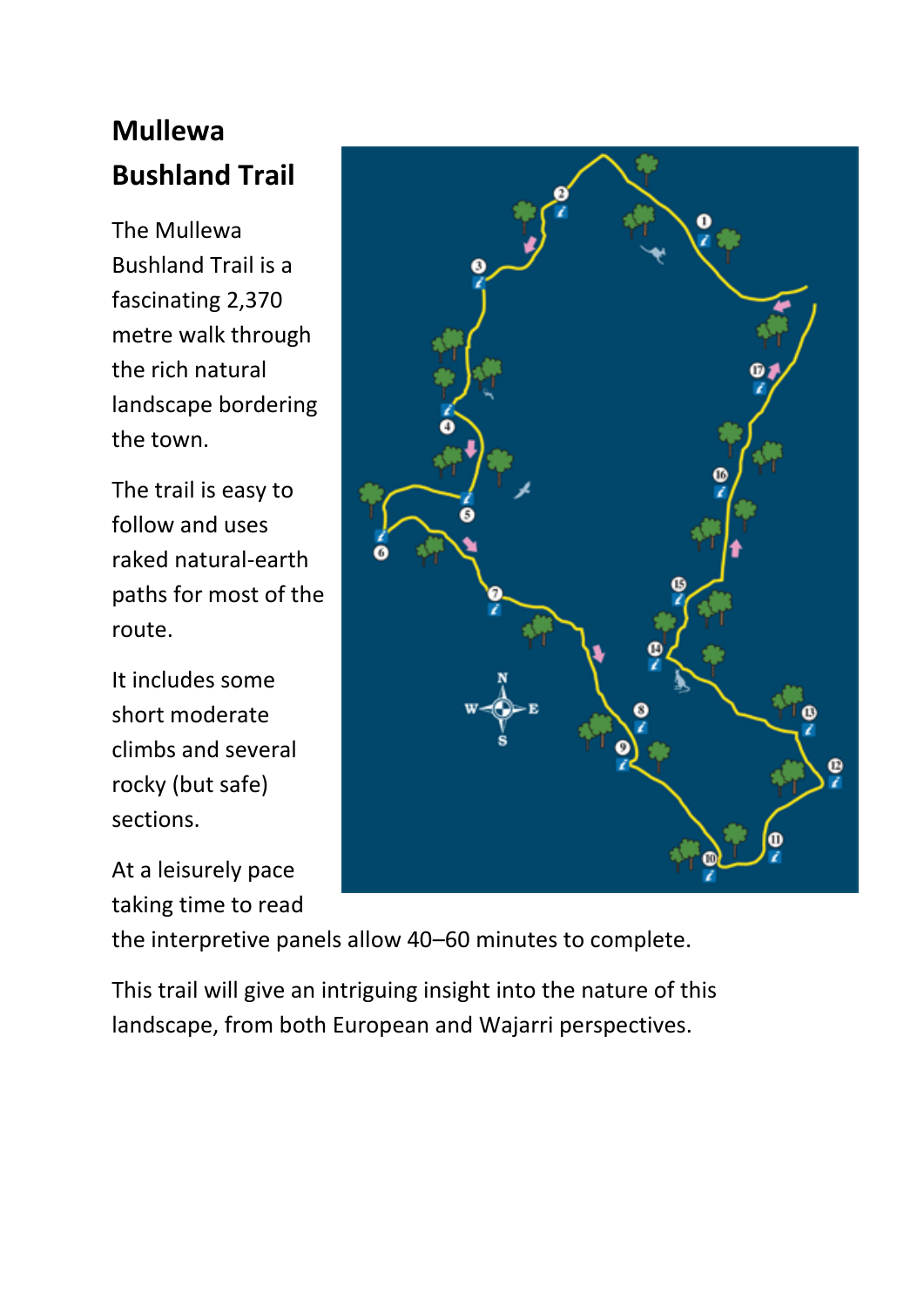### **Waypoint 1 – The Mill with Concrete Boots**

Imagine being given the job of digging three sizeable holes into a rocky ridge, one for each 'leg' of a windmill. Your response may well have been 'you've got to be joking!' Find out how they worked around nature's constraints.

#### **Waypoint 2 – Dead Finish – Good Tucker!**

Why would a tree that has nutritious seeds associated with life rather than death be known as 'Dead Finish'? All is revealed about one of Mullewa's most useful plant species.

### **Waypoint 3 – Where There's Water There's Saltbush**

It's tough living in the scrub around Mullewa. Plants in these harsh conditions can't be picky – find out why the Saltbush is a successful inhabitant of the slopes.

## **Waypoint 4 – From Telegraphs to Telephones**

Where would we be without modern communication? Discover how those living in Mullewa managed the task of keeping in touch and connected outback WA with Perth long before the telephone.

## **Waypoint 5 – Marndu (Meat) for the People**

'Unearth' the best place to dig for bardi grub from a Wajarri elder.

## **Waypoint 6 – Shaping a Flat Landscape**

See how the erosive forces of wind and water have created stunning highs and lows in one of the oldest geological regions on earth.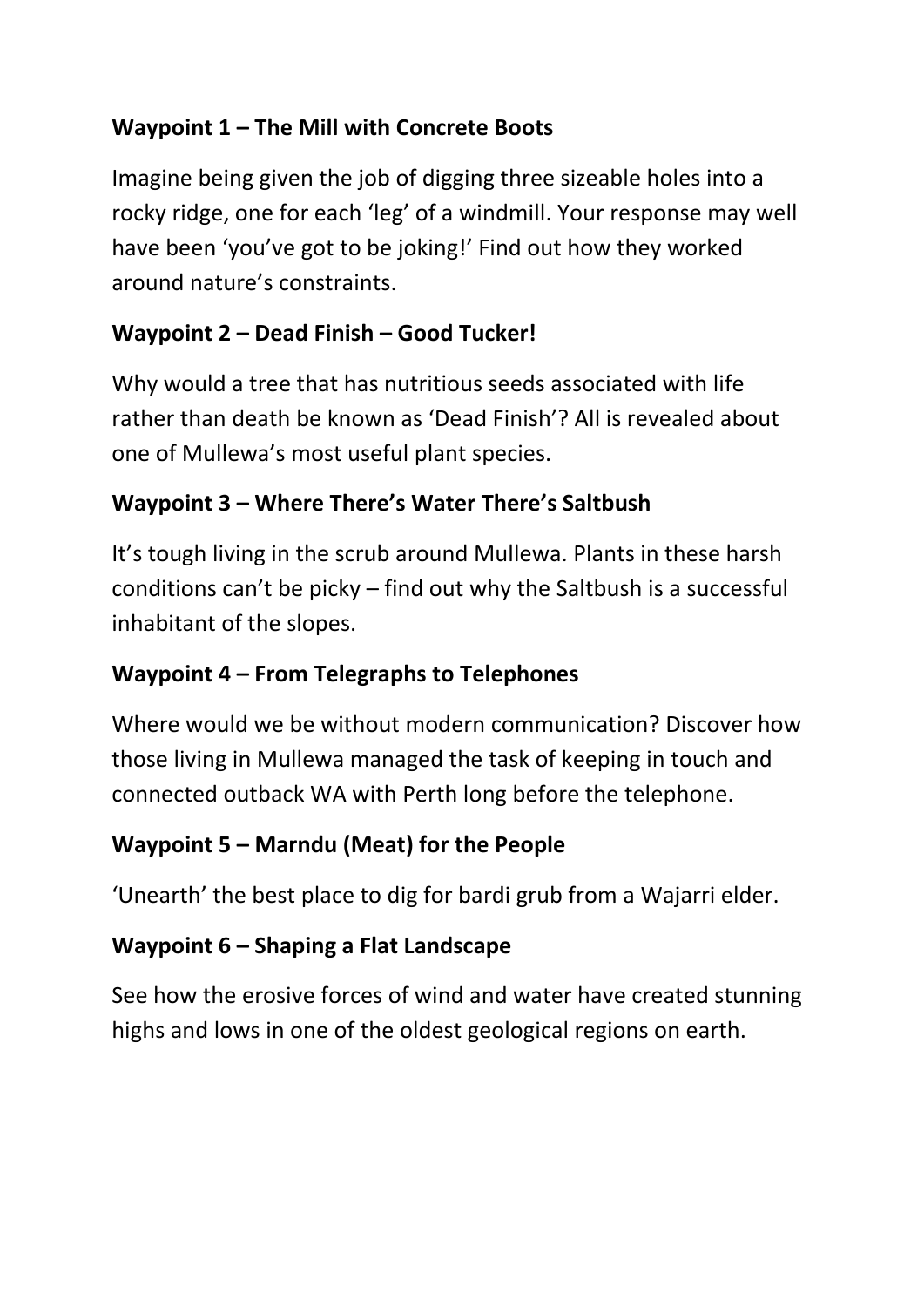### **Waypoint 7 – Out in the Mulga**

Find out why mulga, the most widespread tree species in the dry heart of Australia was so versatile to Wajarri people.

#### **Waypoint 8 – Highways on the Hills**

Careful, you could be standing in the middle of a highway! Who traverses the rocky ground in their thousands, leaving a smooth 'road' through the ragged outcrops?

#### **Waypoint 9 – Cave Dwelling Kangaroos**

Kangaroos, euros and bungarras seek shelter and escape the heat of the day in caves among the rocky breakaways. You may see them sleeping peacefully if you are quiet, otherwise you will certainly see evidence of their presence.

### **Waypoint 10 – The Blessing of the Edge**

On the lip of a small breakaway you can stand 'on the edge' in more ways than one – the rim of the Yilgarn Block is a massive and ancient formation that underlies much of the interior of Western Australia.

## **Waypoint 11 – They Don't Build 'Em Like They Used To!**

Who would have thought today that a fence could last a century? What native materials stood the test of time?

#### **Waypoint 12 – Bush Fruit: Warlgu and Gamburarra**

Learn to recognise when bush fruit are ripe and how to cook them.

#### **Waypoint 13 – Mullewa's Market Garden**

One of the more unusual success stories of the northern Wheatbelt, Redland Rose's white tunnel structures are an unusual site in the